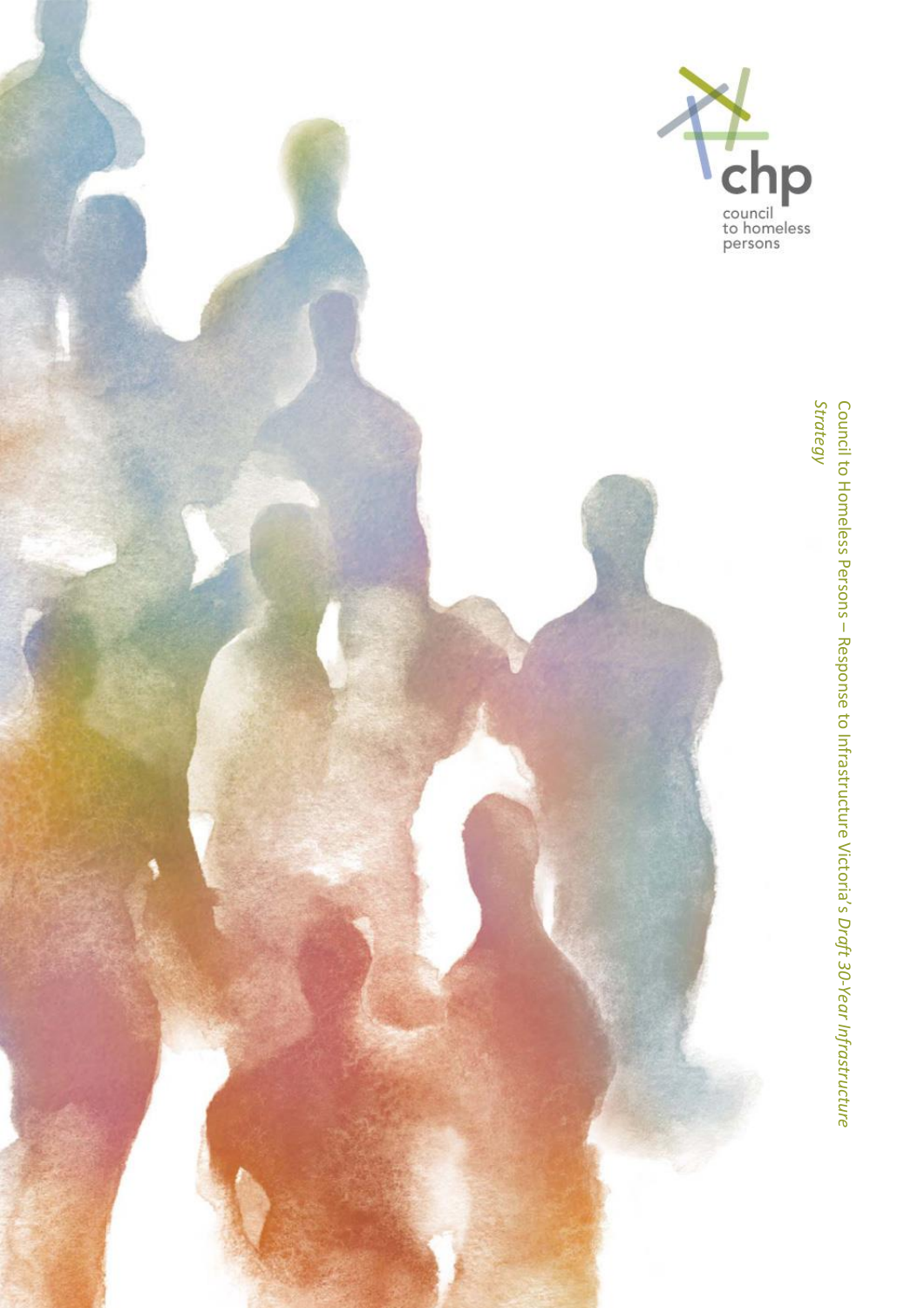

The Council to Homeless Persons (CHP) welcomes the opportunity to provide a response to Infrastructure Victoria's *Draft 30-Year Infrastructure Strategy*.

We particularly commend Infrastructure Victoria's recommendation for an additional 30,000 new affordable properties for people on low incomes. If implemented, this increase in affordable housing would deliver enormous benefit to Victoria's economy and the welfare of citizens, including enabling Victoria's most vulnerable citizens to have their housing needs met.

Achieving this growth in well-located affordable housing would also:

- improve the health and wellbeing of individuals and households no longer living in housing stress or experiencing homelessness
- reduce demand for health and community services
- improve the efficiency of Victoria's labour markets with job seekers able to live in locations with access to employment
- improve the efficiency and reduce the cost of Victoria's transport systems, by enabling people to live near their jobs, services and networks, reducing car trips taken and trip lengths
- build the resilience of individuals and communities, by enabling people to live near friends, neighbours and community who can provide support and social connection, further reducing demand on government services.

Below we provide detailed feedback on a number of the recommendations from Infrastructure Victoria. This is arranged by recommendation, and includes feedback pertaining to the necessity of the recommendation to meet Infrastructure Victoria's stated objectives, whether the proposed timing is appropriate, and where we believe particular recommendations are reliant on other recommendations for success.

Given our remit as the peak Victorian body representing organisations and individuals with a commitment to ending homelessness, our submission focuses particularly on the recommendations covered in Need 7 (Provide better access to housing for the most vulnerable Victorians) and Need 1 recommendations 1.1.1, 1.1.2 & 1.5.1 which provide for the provision of housing in established areas, employment hubs, and for integrated planning between infrastructure and government services.

The Council to Homelessness Persons (CHP) believes the proposals contained in the strategy would lift the State's lagging levels of social housing and tackle homelessness head-on.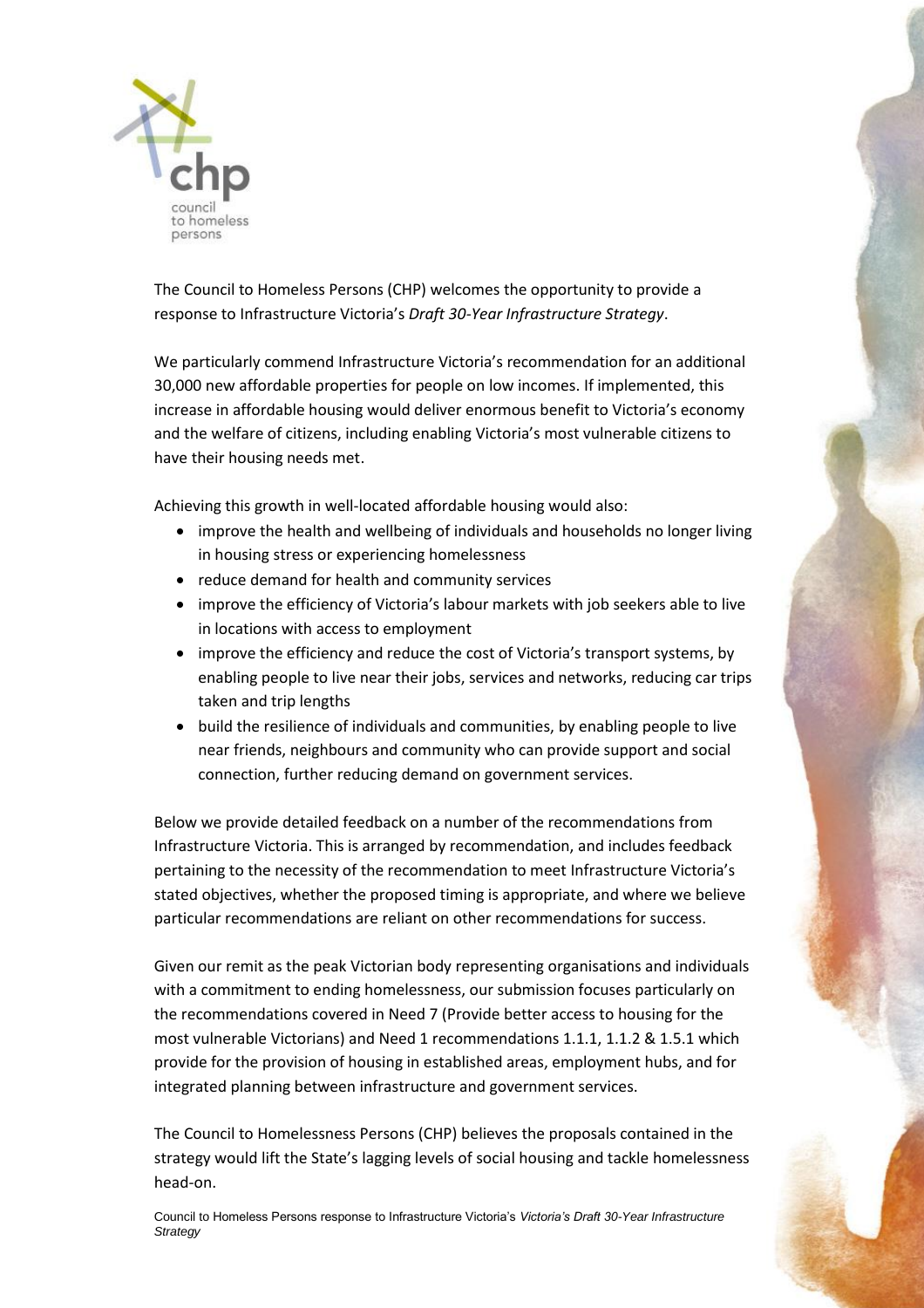### **7.1.1 Housing Rental Assistance (and advocacy program extension)**

The Victorian Government can play a substantial role in securing and maintaining tenancies where tenants may be experiencing or at risk of homelessness, thereby reducing demand on crisis accommodation and the social housing sector. Targeted intervention payments and supports as recommended by Infrastructure Victoria to ensure that those facing crisis may sustain their housing both ensures an efficient use of homelessness infrastructure by reducing demand, while mitigating the risk that long-term rental assistance packages will result in widespread increased spending capacity and lead to increased rental prices.

#### **7.2.1 Public Housing Refurb / Rationalisation**

CHP concurs that the current public housing stock profile requires refurbishment and realignment to better meet the needs of current and prospective (wait-list) public housing tenants. While new public housing is required across every household size, there is a particular dearth in properties for the emergent lone-person household cohort.

With an estimated 10,000 dwellings at or nearing obsolescence, it is disappointing to note that a significant portion of acquisitions and maintenance funding is being reappropriated each year to meet structural funding shortfalls. A substantial refurbishing program may be necessary to prevent the decommissioning of dilapidated existing stock which amounts to 15% of the total Victorian provision of public housing. Much of this stock is already beyond refurbishment and must be retired, with new stock necessary to replace it.

As such, a rationalisation program may be beneficial, in order to retire the oldest stock, return new stock, and ensure that the stock that is brought into the Department of Health and Human Services' housing profile reflects current demographic trends – including locational preferences, access to employment hubs and job opportunities, and that it sufficiently accounts for those with mobility impairments, age related disability, and the broader disability access requirements of public housing tenants. The Council to Homeless Persons believes that it is important to stress that a rationalisation program must not mean a reduction in Victoria's already insufficient public housing numbers. The opportunity presented by rationalisation is to replace existing obsolete stock with new stock that better reflects the needs of public housing tenants and applicants.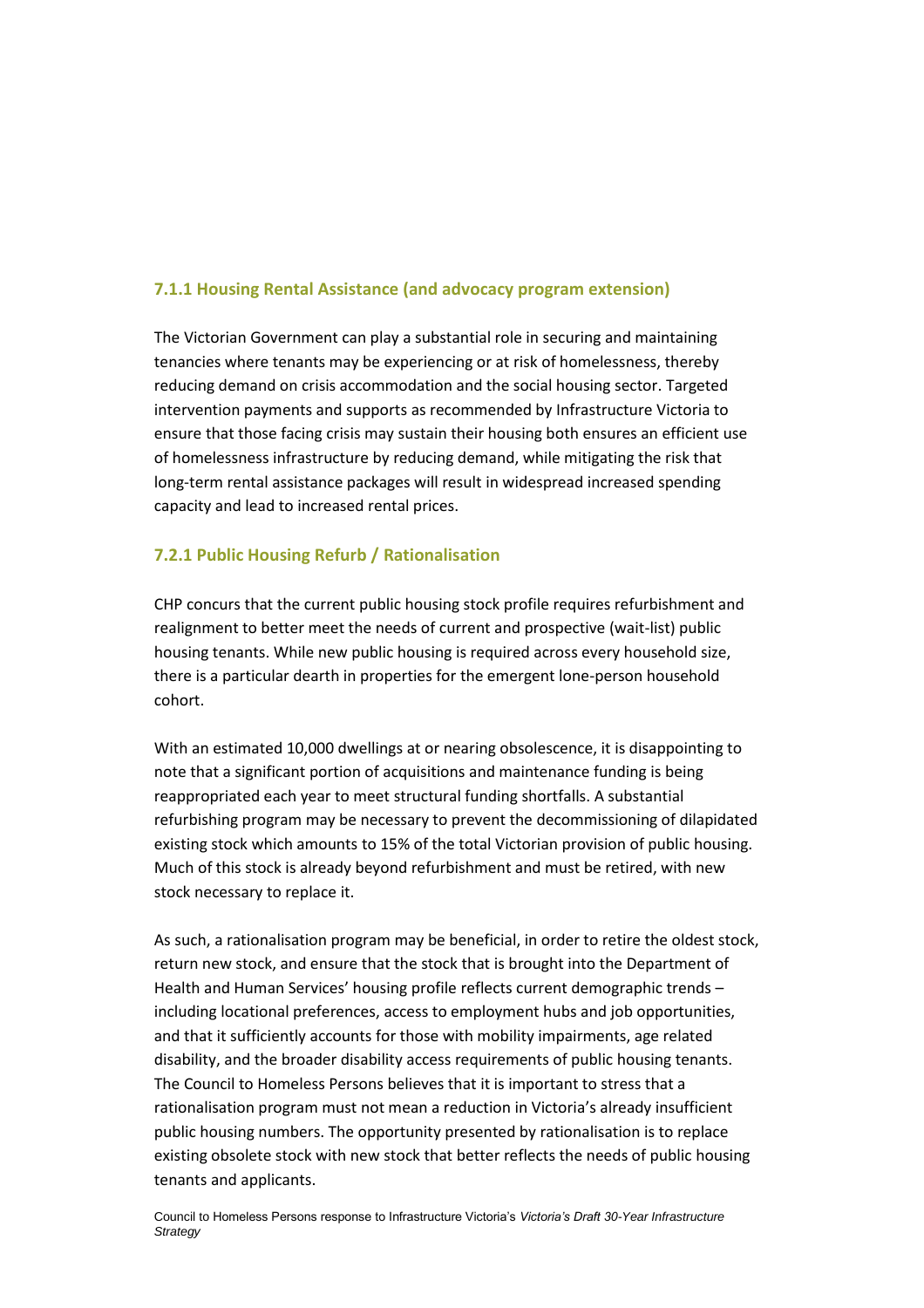The *Draft 30-Year Infrastructure Strategy* further called for the transfer of housing stock and land title of existing public housing to the community housing sector. As part of a larger plan for the greater provision of affordable housing, this could contribute to growth in social housing provision in Victoria. However, it should be noted that stock transfers will only result in an increased provision of social housing where the subsidy needed to house very low income households is properly accounted for.

#### **7.3.1 Affordable housing fast-track approvals**

A fast-track approvals process for affordable housing developments is an appropriate and important measure to reduce the cost of developing affordable housing, and may prove an important tool in improving the provision of both social-housing and of private market (and market based) affordable housing provision.

## **7.3.2 Affordable housing planning mechanisms**

Victoria is lagging in its provision of social housing in comparison to other States and Territories. Nationally, social housing makes up between 4% - 7% of all housing, but in Victoria, social housing comprises just 3.4% of all housing stock. The Council to Homeless Persons believes that affordable housing inclusionary planning controls have a role to play in ensuring that affordable housing provision continues to grow, particularly in areas that are well serviced by existing jobs and infrastructure. The Council to Homeless Persons calls for a 10% allocation of affordable housing within all new developments of greater than 10 dwellings. This call goes beyond the recommendation made by Infrastructure Victoria, and does not limit itself to government land, but includes privately owned land being redeveloped. This shares the benefit of mitigating risks of concentrating disadvantage by including affordable housing projects within mainstream rental market developments. It is envisaged that development incentives such as density bonuses, or reduced car parking requirements could offset additional costs to developers while achieving positive social outcomes.

#### **7.4.1 Affordable Housing Plan**

An affordable housing infrastructure plan is absolutely critical to providing the infrastructure that Victoria needs now and into the future. Infrastructure Victoria found that as of 2016 there is an immediate unmet requirement for approximately 75,000-100,000 affordable properties in Victoria. This includes over 32,000 households on the public housing waiting list, with over 10,000 of those on the priority list. Low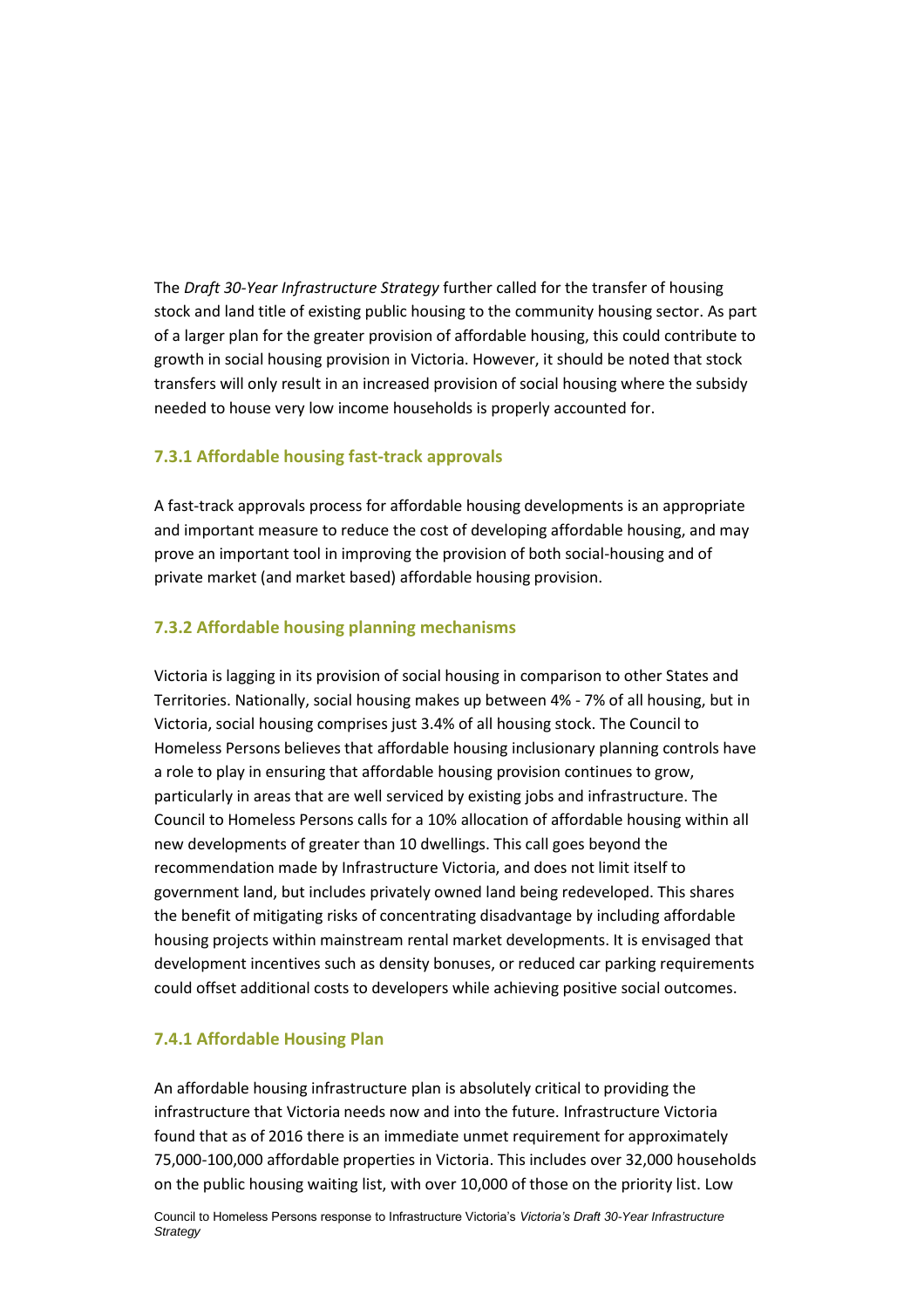income households in Victoria are facing extreme housing stress at an alarming rate. Even after receiving support through Commonwealth Rent Assistance, some 38,000 Victorians are paying over 50 per cent of their income on rental costs – which leaves limited and often insufficient money for other necessities such as food, utilities, transport, medicine and clothing. It is clear that neither the existing public housing provision, nor the private rental market are currently able to provide sufficient housing stock to allow Victorians on low incomes to meet their own needs. Indeed, in many areas the housing market is failing to provide for those on moderate incomes.

Without housing available, it is not possible to support homeless individuals into sustainable housing.

An increasing cause of homelessness is an inability to obtain or sustain expensive rentals. In the four years 2011/12 – 2014/15 the number of Victorians accessing the Specialist Homelessness Services from private rental increased from 15,178 to 26,059. It is clear that the current state of the private rental market is causing homelessness.

This situation creates major social and economic costs for the broader community. An affordable housing infrastructure plan must be developed in order to address this most critical issue.

#### **7.4.2 Crisis and Transitional Accommodation**

Infrastructure Victoria's recommendation for new crisis and transitional housing properties, particularly for young people and those escaping family violence is a sensible approach to enable people to be more swiftly accommodated when homelessness occurs.

However, the Council to Homeless Persons notes the risks in this approach as highlighted by Infrastructure Victoria. The report notes that "without development of appropriate 'exit points' … (to) longer term affordable housing, this option could be ineffective at contributing to the overall need of providing better access to housing for the most vulnerable Victorians". Bottle-necks currently exist throughout Victoria whereby positive exits into sustainable housing tenures are not currently available at a sufficient rate, leading to either negative exits from crisis and transitional accommodation (back into homelessness) or elongated stays in crisis or transitional properties, with a resultant over-allocation of supports compared to the client's current needs, and an inability to provide said supports to prospective clients who do require them.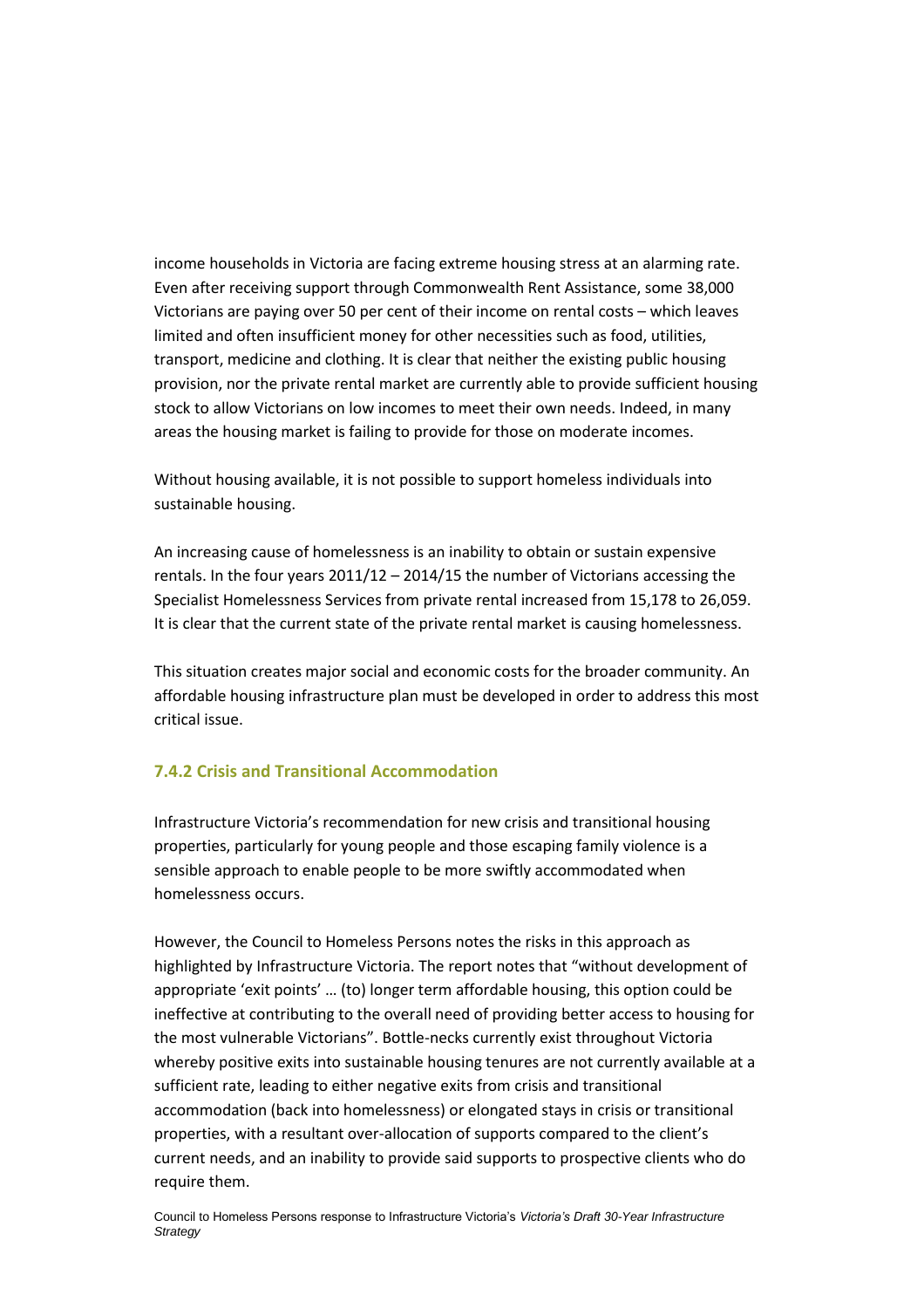The recommendation for additional crisis and transition accommodation recognises a need for greater provision of such throughout Victoria. However, this approach will only be meaningful if paired with a far greater allocation of affordable housing opportunities.

#### **7.4.3 Affordable rental housing provision.**

With an estimated dearth of 75,000 – 100,000 affordable housing properties in 2016, Victoria's housing infrastructure is currently insufficient to meet the needs of the community. Meeting this recommendation is absolutely critical to meeting the objectives of the *30-Year Infrastructure Strategy*. Within the current context, the provision of additional social and affordable housing is the primary way in which the Victorian Government can foster healthy, safe and inclusive communities; reduce disadvantage; enable workforce participation; and build resilience to shocks. The current lack of affordable housing is actively contributing to negative outcomes against these objectives, and must be addressed.

The Council to Homeless Persons reiterates Infrastructure Victoria's call for an immediate investment in social housing. As mentioned above (see section 7.4.1) the current supply of affordable housing is insufficient to meet community needs, and given the immediacy of Victoria's housing crisis, the enhanced supply of social housing is the most immediate mechanism for addressing the enormous need for affordable housing in Victoria. The provision of 30,000 new dedicated affordable dwellings within the next five years is critical to the health, wellbeing and economy of Victoria, and can in the immediate term only be delivered through social housing.

In the medium term the private rental market also has a role to play in supplying increased levels of affordable housing in Victoria, facilitating the use of private capital into the provision of critically needed affordable housing infrastructure. This is likely to prove a useful mechanism to increase the supply of affordable housing in Victoria, as part of a larger affordable housing plan for the State.

# **1.1.1 Development in established areas**

While securing affordable housing is central to supporting those experiencing homelessness in Victoria, choice in housing type and location is one of several factors associated with overall housing stability (Gronda et al 2011; Tsemberis et al 2004). Supportive housing programs have found that when consumers are engaged in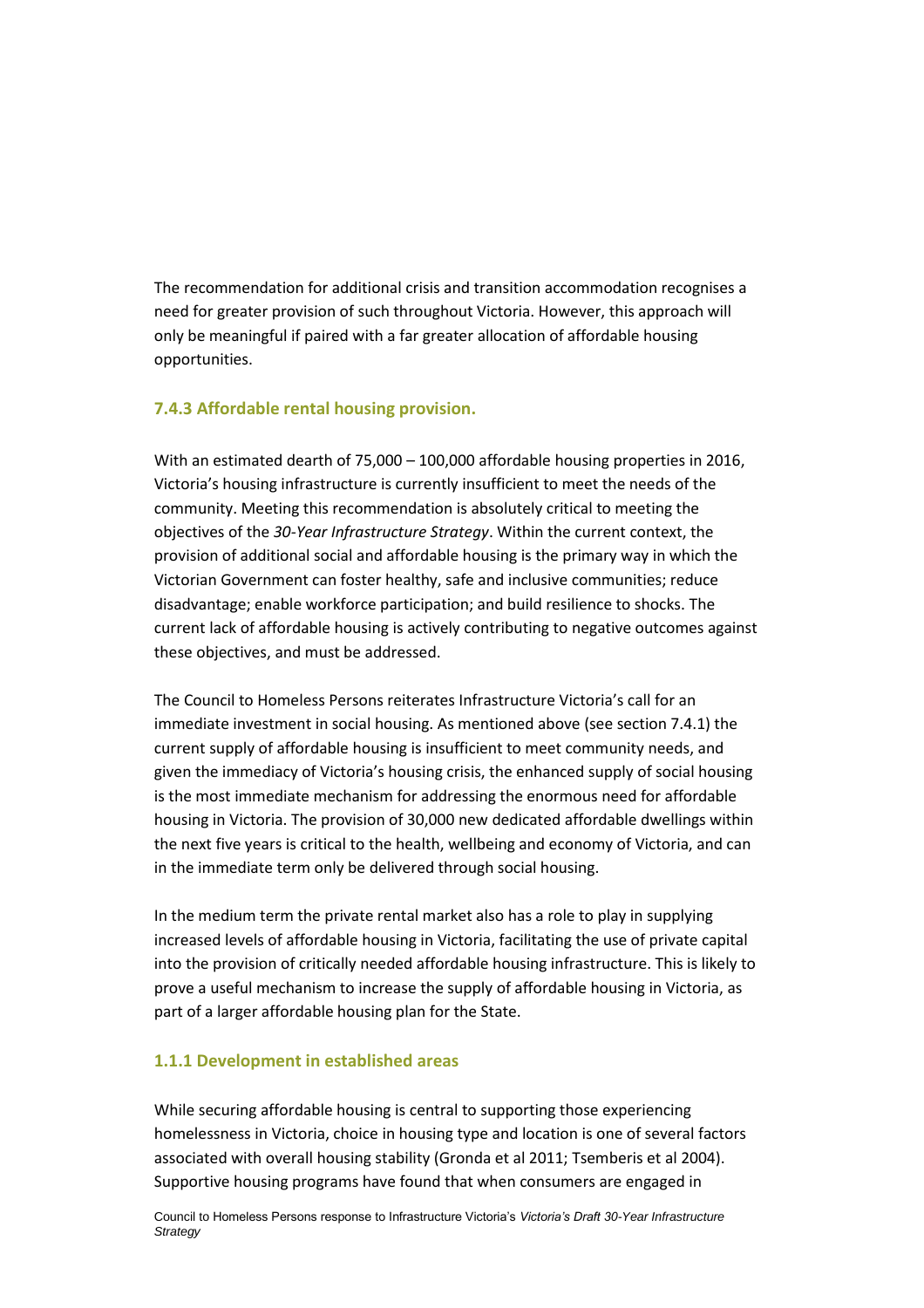identifying housing that meets their needs they are more likely to remain there. Being 'at home' is about more than having a roof over your head. It's also about being included in your community.

The provision of additional dwellings, in particular affordable dwellings, in areas where people have enduring links to friends, family and community provides for important informal supports, builds resilience, and fosters inclusive communities. By developing greater numbers of new dwellings in established areas we improve the ability of all Victorians including homeless Victorians to live in proximity to their families and support networks, and as they would choose.

## **1.1.2 Development in/around employment centres**

While the home we live in is important to us as individuals and families; the diversity and location of housing within communities is also critical to broader community wellbeing. It is the combination of housing types, tenures and levels of affordability in a community that determine social mix - across ages, income levels, and cultural backgrounds. This synthesis also has important economic consequences, and impacts on other infrastructure forms. For example, a community in which affordable rental housing is only in places far from employment nodes will add to the pressure on transport systems, as lower paid workers commute long distances; will have lower productivity as flexibility is lost, and time is wasted in commuting. This will generate broader issues of entrenched disadvantage within the locations distant from jobs.

In locations in Victoria where housing is relatively cheaper, unemployment is high, and persistent disadvantage is entrenched. This creates an overlapping web of disadvantage that manifests across social and economic indices, including in high crime rates, poor school completion, child abuse and neglect, and high rates of drug abuse, mental illness and disability. [Vinson et al, *Dropping off the edge 2015*, Jesuit Social Services and Catholic Social Services Australia]

In order to address these challenges, the development of additional dwellings, in particular affordable dwellings, in areas close to employment will both improve community resilience to new shocks, and actively reduce disadvantage.